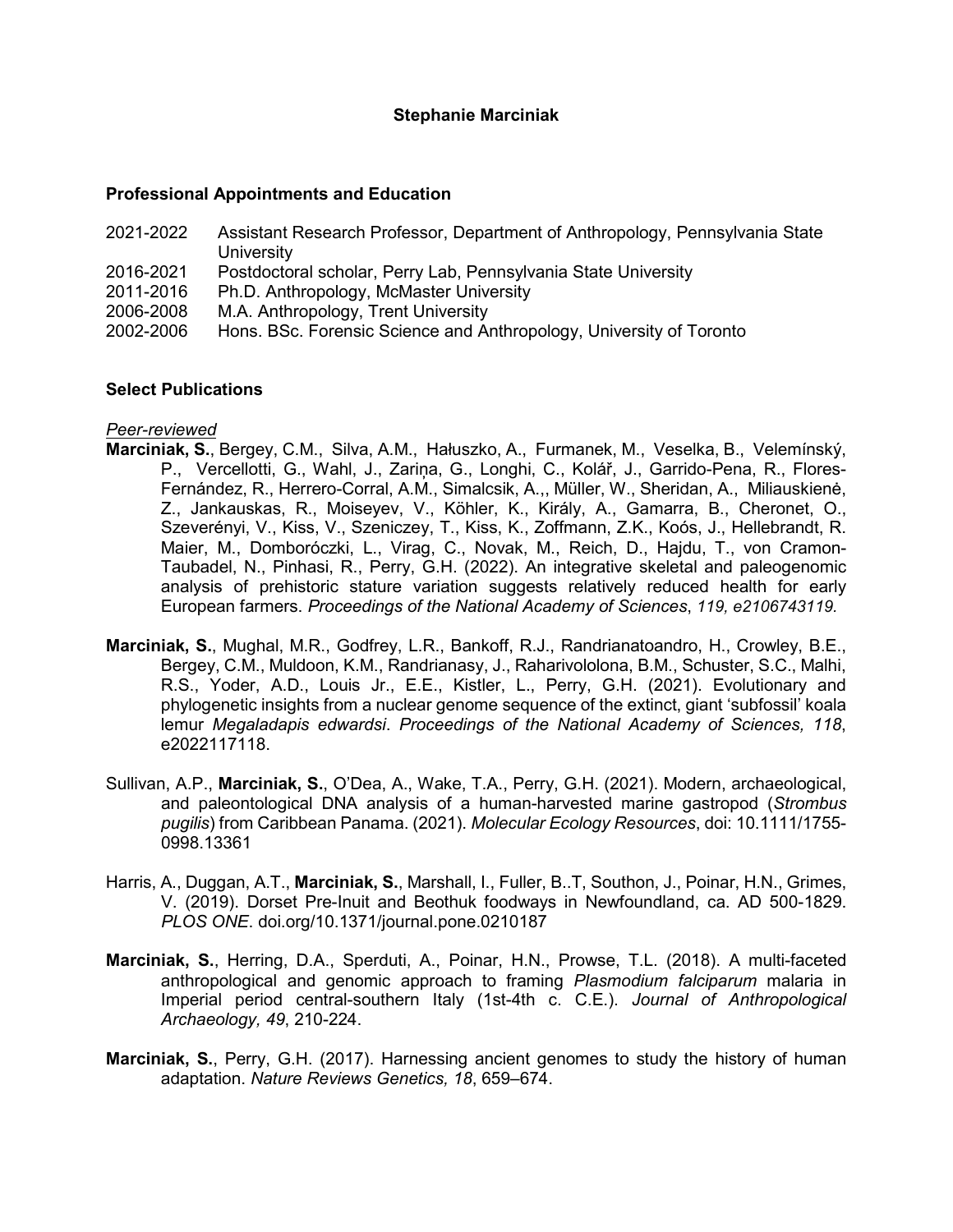- Duggan, A.T., Harris, A.J.T., **Marciniak, S.**, Marshall, I., Kuch, M., Kitchen, A., Renaud, G., Southon, J., Fuller, B., Young, J., Fiedel, S., Golding, G.B., Grimes, V., Poinar, H.N. (2017). Genetic discontinuity between the Maritime Archaic and Beothuk populations in Newfoundland, Canada. *Current Biology*, *27*, 3149-3156.
- **Marciniak, S.**, Prowse, T.L., Herring, D.A., Klunk, J., Kuch, M., Duggan, A.T., Bondioli, L., Holmes, E.C., Poinar, H.N. (2016). *Plasmodium falciparum* malaria in 1st-2nd century CE, southern Italy. *Current Biology*, *26*, R1220-R1222.
- Duggan, A. T., Perdomo, M. F., Piombino-Mascali, D., **Marciniak, S.**, Poinar, D., Emery, M. V., Poinar, H.N. (2016). 17<sup>th</sup> century Variola virus reveals the recent history of smallpox. *Current Biology*, *26*, 3407-3412.
- **Marciniak, S.**, Klunk, J., Devault, A., Enk, J., Poinar, H. (2015). Ancient genomics: reconstructing human evolutionary pathways. *Journal of Human Evolution*. *79*, 21-34.
- **Marciniak, S**. (2009). A preliminary assessment of the identification of saw marks on burned bone. *Journal of Forensic Sciences*, *54*, 779-785.

### *Book chapters*

- Newfield, T., **Marciniak, S**., Cameron-Steinke, S. (2022). "'Verbalist Ingenuity' and the Evidential Basis for Virgin-Soil Smallpox Epidemics in the Sixth Century: From Iona to Sana". In: Oram, R., (Ed.). *'With our Backs to the Ocean': Land, Lordship. Climate and Environmental Change in the North-West European Past.* Brepols: Belgium. (Forthcoming).
- **Marciniak, S.**, Poinar H.N. (2019). Ancient Pathogens Through Human History: A Paleogenomic Perspective. In: Lindqvist, C., Rajora, O.P. (Eds). *Paleogenomics: Genome-Scale Analysis of Ancient DNA*. Springer: Switzerland. pp. 115-138.
- **Marciniak, S. (**2016). Hunting for pathogens: ancient DNA and the historical record. In: Mant, M., Holland, A. (Eds). *Beyond the Bones: Engaging with Disparate Datasets*. pp. 81-100. Elsevier.

### **Research Grants and Fellowships**

- **Wenner-Gren Post PhD Research Grant** for "Biological consequences of the agricultural transition: A multi-proxy biomolecular and skeletal investigation of stature across a 9,000-year transect" (Grant 222377) – \$16,855 (2019-21)
- **Social Sciences and Humanities Research Council Doctoral Award** for "Scourge of the Roman Empire: A Biomolecular Hunt for Malaria – \$40,000 (2014-16)

**Ontario Graduate Scholarship** for "Malaria in ancient Rome" – \$15,000 (2013-14)

## **Select Conference Presentations (first and presenting author)**

- June 2021 Insights from the nuclear genome of an extinct, giant lemur *Megaladapis edwardsi*. *Podium presentation*. Evolution 2021 (Virtual).
- April 2021 Evolutionary and phylogenetic insights from a nuclear genome of the extinct giant koala lemur *Megaladapis edwardsi. Podium presentation*. American Association for Biological Anthropologists (Virtual).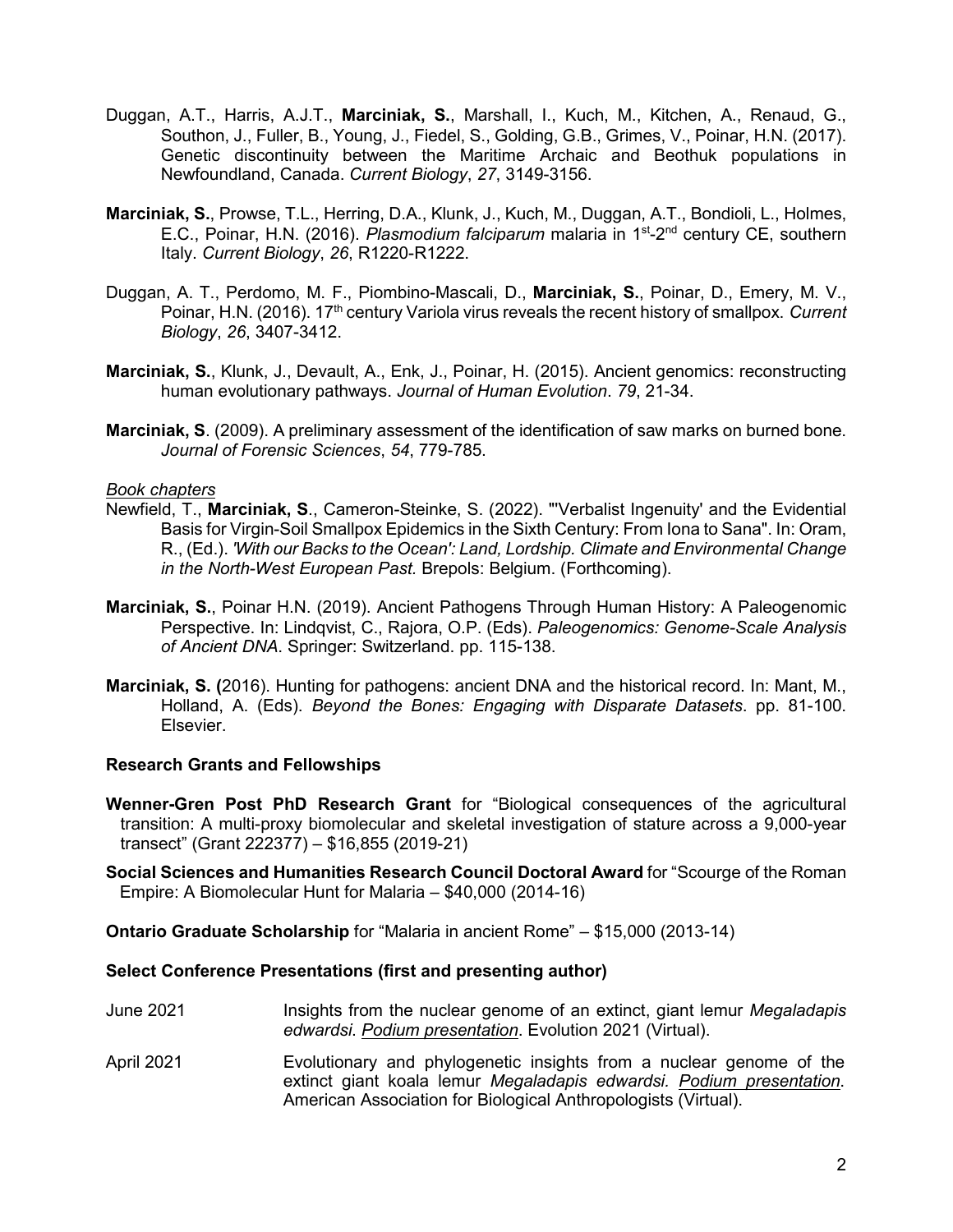- April 2021 Revealing the imprints of malaria in antiquity: an integrated ancient DNA and bioarchaeological framework. *Invited podium*. Paleopathology Association. (Virtual).
- November 2020 Delving into the nuclear genome of an extinct, giant 'subfossil' koala lemur *Megaladapis edwardsi*. *Podium presentation*. Northeastern Evolutionary Primatologists (Virtual).
- October 2019 The biological impact of the agricultural transition on human stature: evidence from ancient DNA and skeletal data. *Podium presentation*. Canadian Association for Biological Anthropology (Banff, AB).
- June 2019 Plasticity and human stature: A 9,000 year perspective from ancient DNA and skeletal data. *Poster presentation*. Evolution. (Providence, RI).
- March 2019 Investigating human stature variation in prehistory with per-individual ancient DNA and osteological data. *Podium presentation.* American Association of Biological Anthropologists (Cleveland, OH).
- April 2018 Malaria in the rural hinterland of southern Italy: A multi-faceted anthropological and genomic perspective from Vagnari (1st-4th c. CE). *Symposium: Malaria in the Past: Current research into one of humanity's oldest plagues.* American Association of Biological Anthropologists (Austin, TX).
- October 2017 Underrepresented pathogens in the archaeological record: integrating ancient DNA techniques within a multi-faceted framework. *Invited podium presentation*. Canadian Association for Biological Anthropology (Edmonton, AB).

# **Invited Seminars**

- April 2022 **Pennsylvania State University, ANTH414 (Microbial Anthropology)**, "Malaria in ancient Rome: Integrating ancient DNA, bioarchaeology and the historical record."
- February 2022 Georgetown University, HIST099 (Science of the Human Past), "Ancient DNA: What is it and why is it interesting?"
- June 2021 Stanford University, Pritchard Lab Mini-Conference, "An integrated paleogenomic and skeletal investigation of stature variation and health across prehistory."
- May 2021 Research Centre for Anthropology and Health, University of Coimbra, "Biological consequences of the agricultural transition: A paleogenomic and skeletal investigation of stature variation and health across prehistory."
- March 2021 Rutgers University, Center for Human Evolutionary Studies, "The promises and challenges of primate paleogenomics: Insights from the nuclear genome of a large extinct lemur *Megaladapis edwardsi*."